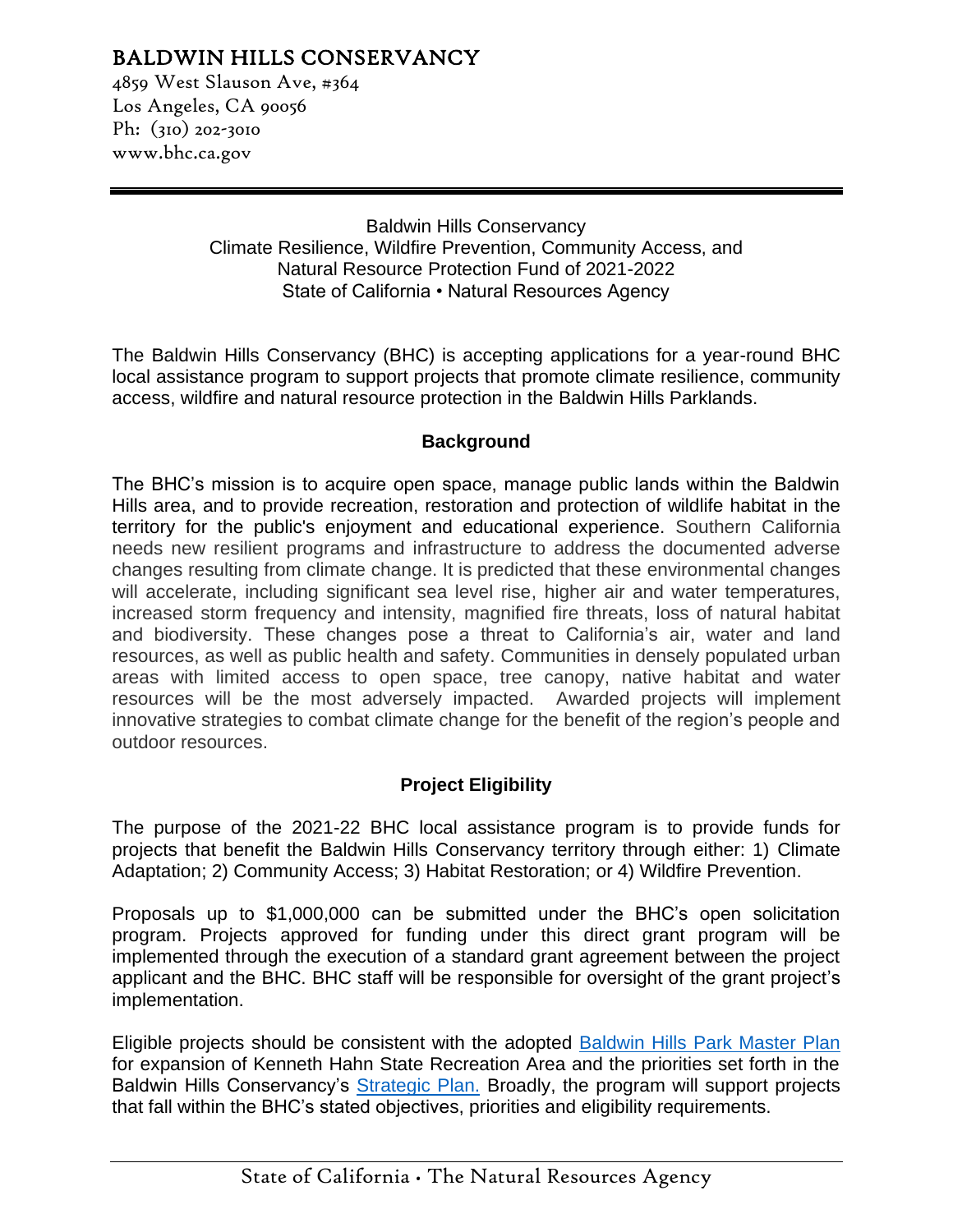## **Project Objectives**

- Acquire, preserve, or restore natural areas or ecological reserves at risk due to development patterns in order to improve the long-term health of the region and avoid emissions associated with development.
- Engage local communities through outreach, education, and interpretation, particularly as it relates to long-term stewardship and climate change awareness.
- Develop parks and greenways in urban areas to mitigate climate change effects and promote public health and recreation.
- Establish wildlife corridors and linkages to provide connections between areas of undeveloped lands, particularly significant public lands and key habitat ecosystems.
- Develop or improve multi-use trails that connect communities, provide access to public resources and help reduce vehicle miles traveled.
- Protect, enhance, or restore water resources including urban waterways.
- Implement water saving technologies and techniques to yield quantifiable water and energy savings. Such techniques may include, recycled water, the use of drought-efficient landscaping, stormwater filtration, permeable surfaces, green roofs and other forms of water capture and storage.
- Empower disadvantaged communities with climate-related mitigation tools and multi-benefit adaptations to improve public health and safety.
- Implement wildfire safety mitigation and wildland fuel reduction projects where appropriate.
- Leverage partnerships and resources with local communities, including government entities, indigenous organizations, and non-profits.
- Include non-climate related co-benefits, such as public access, education, job creation, youth employment and job training, recreation, and public health benefits.

Priority will be given to projects that address the following:

- Urgency (threat to a resource from development, natural or economic harm; pressing need; or fleeting opportunity).
- Equity (extent to which project benefits a Disadvantaged or Severely Disadvantaged or vulnerable community).
- Resolution of more than one issue.
- Leverage (contribution of funds or services by other entities).
- Conflict resolution (recreational conflicts related to different user groups, outdoor recreation resource management).
- Innovation (for example, using new technique or innovation to address environmental or economic issue).
- Readiness (ability of the grantee and others to start and finish the project in a timely manner).
- Realization of prior BHC goal (advances previous BHC projects); and